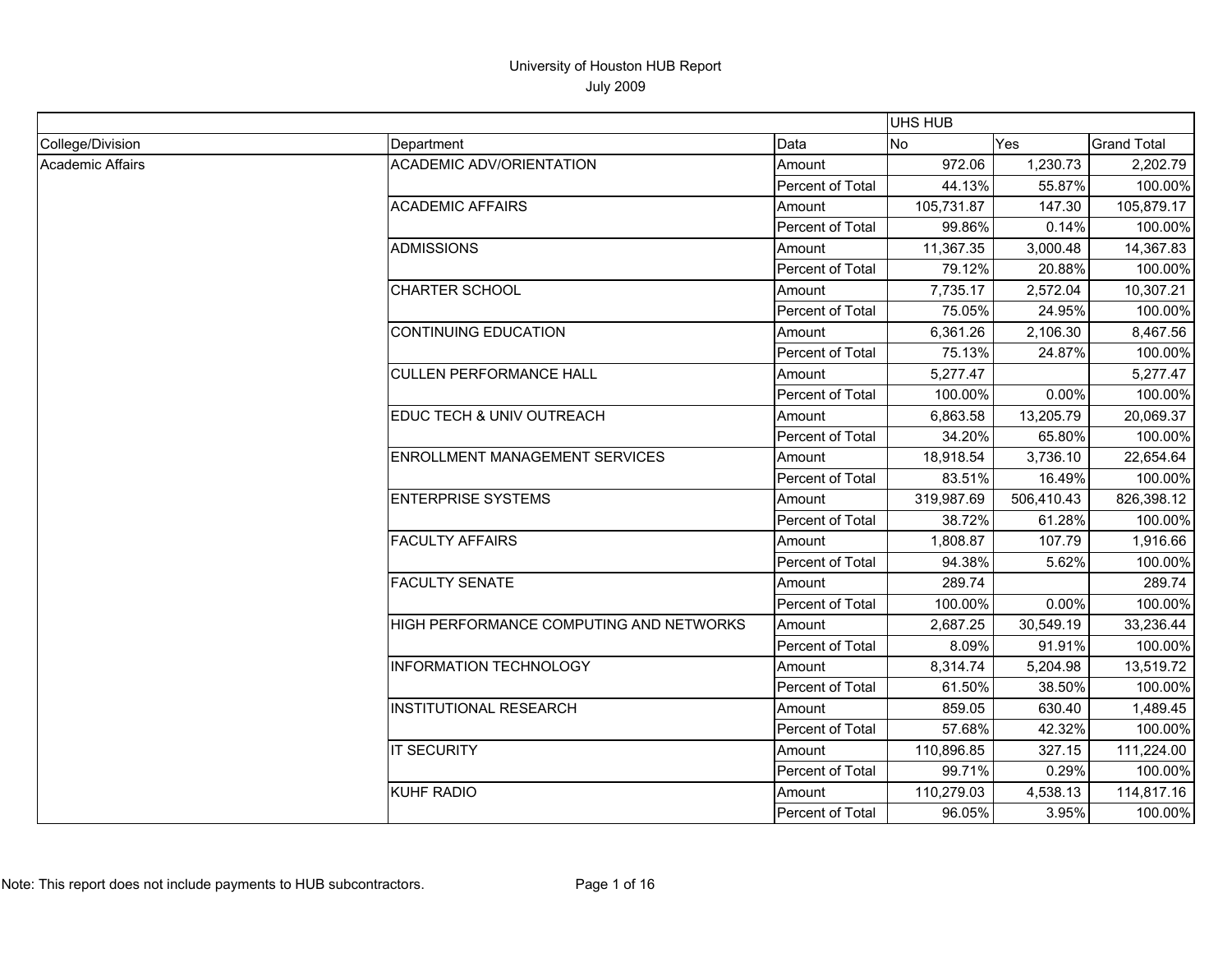|                                   |                                      |                  | UHS HUB      |              |                    |
|-----------------------------------|--------------------------------------|------------------|--------------|--------------|--------------------|
| College/Division                  | Department                           | Data             | <b>No</b>    | Yes          | <b>Grand Total</b> |
| Academic Affairs                  | <b>KUHT TV</b>                       | Amount           | 188,565.91   | 5,742.56     | 194,308.47         |
|                                   |                                      | Percent of Total | 97.04%       | 2.96%        | 100.00%            |
|                                   | REGISTRATION AND ACADEMIC RECO       | Amount           | 14,799.58    | 903.75       | 15,703.33          |
|                                   |                                      | Percent of Total | 94.24%       | 5.76%        | 100.00%            |
|                                   | <b>SCHOLARS COMMUNITY</b>            | Amount           | 4,831.66     | 1,414.96     | 6,246.62           |
|                                   |                                      | Percent of Total | 77.35%       | 22.65%       | 100.00%            |
|                                   | SCHOLARSHIPS AND FINANCIAL AID       | Amount           | 33,487.11    | 200.00       | 33,687.11          |
|                                   |                                      | Percent of Total | 99.41%       | 0.59%        | 100.00%            |
|                                   | <b>TECHNOLOGY SUPPORT SERVICES</b>   | Amount           | 49,843.99    | 4,089.45     | 53,933.44          |
|                                   |                                      | Percent of Total | 92.42%       | 7.58%        | 100.00%            |
|                                   | UH WELCOME CENTER                    | Amount           | 46,238.15    |              | 46,238.15          |
|                                   |                                      | Percent of Total | 100.00%      | 0.00%        | 100.00%            |
|                                   | UNDERGRADUATE STUDIES                | Amount           | 9,116.23     | 367.00       | 9,483.23           |
|                                   |                                      | Percent of Total | 96.13%       | 3.87%        | 100.00%            |
| Academic Affairs Amount           |                                      |                  | 1,065,233.15 | 586,484.53   | 1,651,717.68       |
| Academic Affairs Percent of Total |                                      |                  | 64.49%       | 35.51%       | 100.00%            |
| Administration and Finance        | <b>ADMINISTRATION &amp; FINANCE</b>  | Amount           | 1,783.32     | 116.54       | 1,899.86           |
|                                   |                                      | Percent of Total | 93.87%       | 6.13%        | 100.00%            |
|                                   | <b>AUXILIARY SERVICES OPERATIONS</b> | Amount           | 3,600.99     |              | 3,600.99           |
|                                   |                                      | Percent of Total | 100.00%      | 0.00%        | 100.00%            |
|                                   | <b>BUDGET</b>                        | Amount           | 410.00       | 201.92       | 611.92             |
|                                   |                                      | Percent of Total | 67.00%       | 33.00%       | 100.00%            |
|                                   | <b>BUSINESS SERVICES</b>             | Amount           | 1,319.28     |              | 1,319.28           |
|                                   |                                      | Percent of Total | 100.00%      | 0.00%        | 100.00%            |
|                                   | <b>BUSINESS SERVICES OPERATIONS</b>  | Amount           | 1,583.69     | 937.55       | 2,521.24           |
|                                   |                                      | Percent of Total | 62.81%       | 37.19%       | 100.00%            |
|                                   | ENVIRONMENTAL HEALTH RISK MGMT       | Amount           | 4,634.01     | 638.78       | 5,272.79           |
|                                   |                                      | Percent of Total | 87.89%       | 12.11%       | 100.00%            |
|                                   | <b>FACILITIES &amp; PLANNING</b>     | Amount           | 5,092,160.22 | 1,523,754.57 | 6,615,914.79       |
|                                   |                                      | Percent of Total | 76.97%       | 23.03%       | 100.00%            |
|                                   | FACILITIES MAINTENANCE ADMIN         | Amount           |              | 4,327.25     | 4,327.25           |
|                                   |                                      | Percent of Total | 0.00%        | 100.00%      | 100.00%            |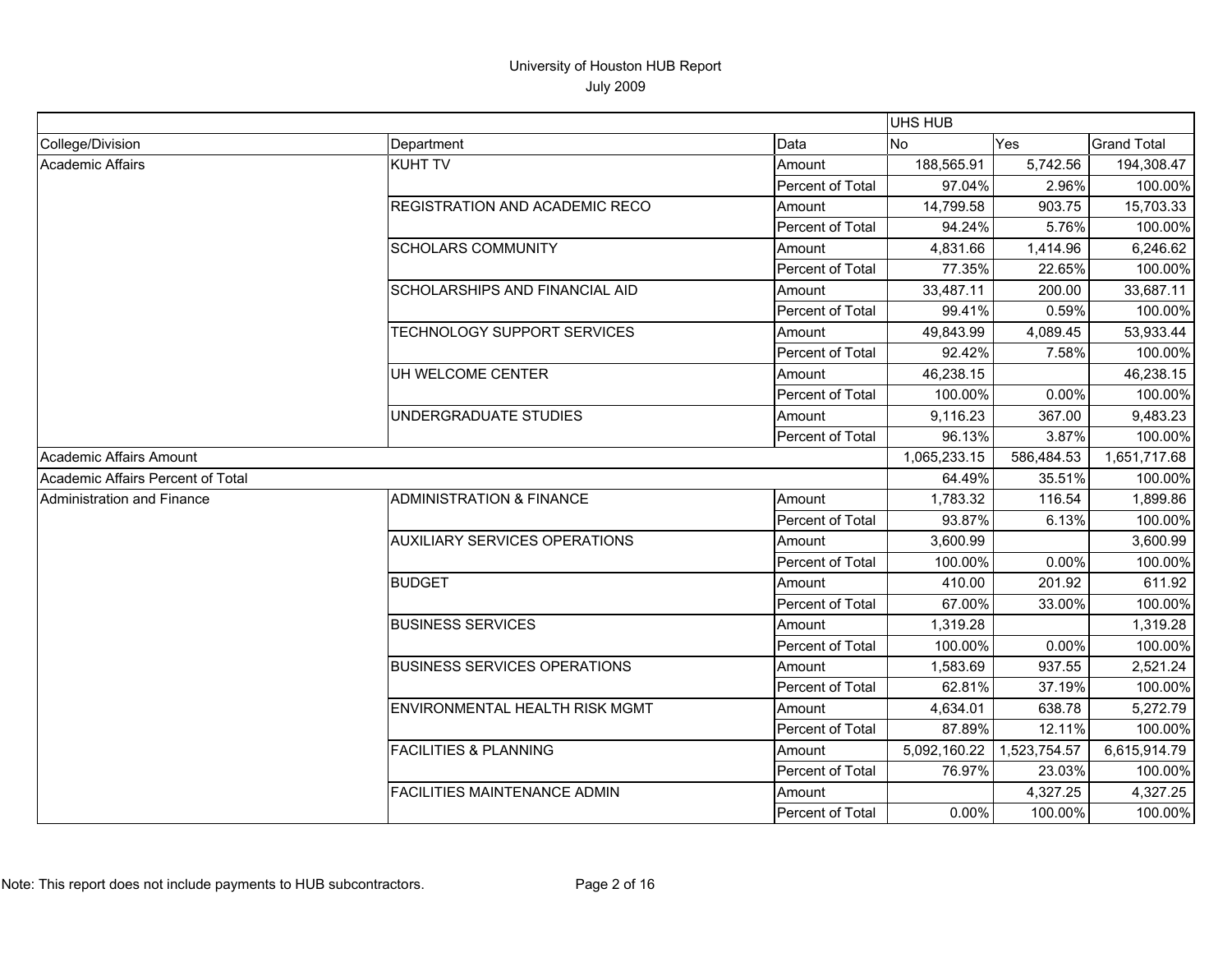|                            |                                     |                  | <b>UHS HUB</b> |           |                    |
|----------------------------|-------------------------------------|------------------|----------------|-----------|--------------------|
| College/Division           | Department                          | Data             | <b>No</b>      | Yes       | <b>Grand Total</b> |
| Administration and Finance | <b>FINANCE</b>                      | Amount           | 9,360.96       | 10,943.83 | 20,304.79          |
|                            |                                     | Percent of Total | 46.10%         | 53.90%    | 100.00%            |
|                            | <b>FINANCE &amp; OPERATIONS</b>     | Amount           | 210.45         | 2,206.78  | 2,417.23           |
|                            |                                     | Percent of Total | 8.71%          | 91.29%    | 100.00%            |
|                            | <b>HUMAN RESOURCES</b>              | Amount           | 1,235.45       | 4,138.57  | 5,374.02           |
|                            |                                     | Percent of Total | 22.99%         | 77.01%    | 100.00%            |
|                            | <b>INST - BUSINESS SERVICES</b>     | Amount           | 914.00         |           | 914.00             |
|                            |                                     | Percent of Total | 100.00%        | 0.00%     | 100.00%            |
|                            | INST - FINANCIAL ACCOUNTING         | Amount           | 498.66         | 565.88    | 1,064.54           |
|                            |                                     | Percent of Total | 46.84%         | 53.16%    | 100.00%            |
|                            | ONE CARD PROGRAM                    | Amount           | 22,389.33      |           | 22,389.33          |
|                            |                                     | Percent of Total | 100.00%        | 0.00%     | 100.00%            |
|                            | PARKING & TRANSPORTATION OPERATIONS | Amount           | 134,692.23     | 1,262.22  | 135,954.45         |
|                            |                                     | Percent of Total | 99.07%         | 0.93%     | 100.00%            |
|                            | PHY PLANT-ADMINISTRATION            | Amount           | 63,288.48      | 99,372.15 | 162,660.63         |
|                            |                                     | Percent of Total | 38.91%         | 61.09%    | 100.00%            |
|                            | PHY PLANT-AUTOMOTIVE                | Amount           | 8,884.91       | 2,562.58  | 11,447.49          |
|                            |                                     | Percent of Total | 77.61%         | 22.39%    | 100.00%            |
|                            | PHY PLANT-BLDG MAINT                | Amount           | 15,779.52      | 8,248.77  | 24,028.29          |
|                            |                                     | Percent of Total | 65.67%         | 34.33%    | 100.00%            |
|                            | <b>PHY PLANT-CUSTODIAL SVCS</b>     | Amount           | 1,500.81       | 112.06    | 1,612.87           |
|                            |                                     | Percent of Total | 93.05%         | 6.95%     | 100.00%            |
|                            | <b>IPHY PLANT-GROUNDS MAINT</b>     | Amount           | 22.650.90      | 147.30    | 22,798.20          |
|                            |                                     | Percent of Total | 99.35%         | 0.65%     | 100.00%            |
|                            | PHY PLANT-SOLID WASTE               | Amount           | 3,005.12       |           | 3,005.12           |
|                            |                                     | Percent of Total | 100.00%        | 0.00%     | 100.00%            |
|                            | PHY PLANT-UTILITIES                 | Amount           | 63,208.24      | 14,368.55 | 77,576.79          |
|                            |                                     | Percent of Total | 81.48%         | 18.52%    | 100.00%            |
|                            | <b>POLICE</b>                       | Amount           | 20,576.92      | 3,670.91  | 24,247.83          |
|                            |                                     | Percent of Total | 84.86%         | 15.14%    | 100.00%            |
|                            | POSTAL SERVICES OPERATIONS          | Amount           | 4,550.59       | 433.50    | 4,984.09           |
|                            |                                     | Percent of Total | 91.30%         | 8.70%     | 100.00%            |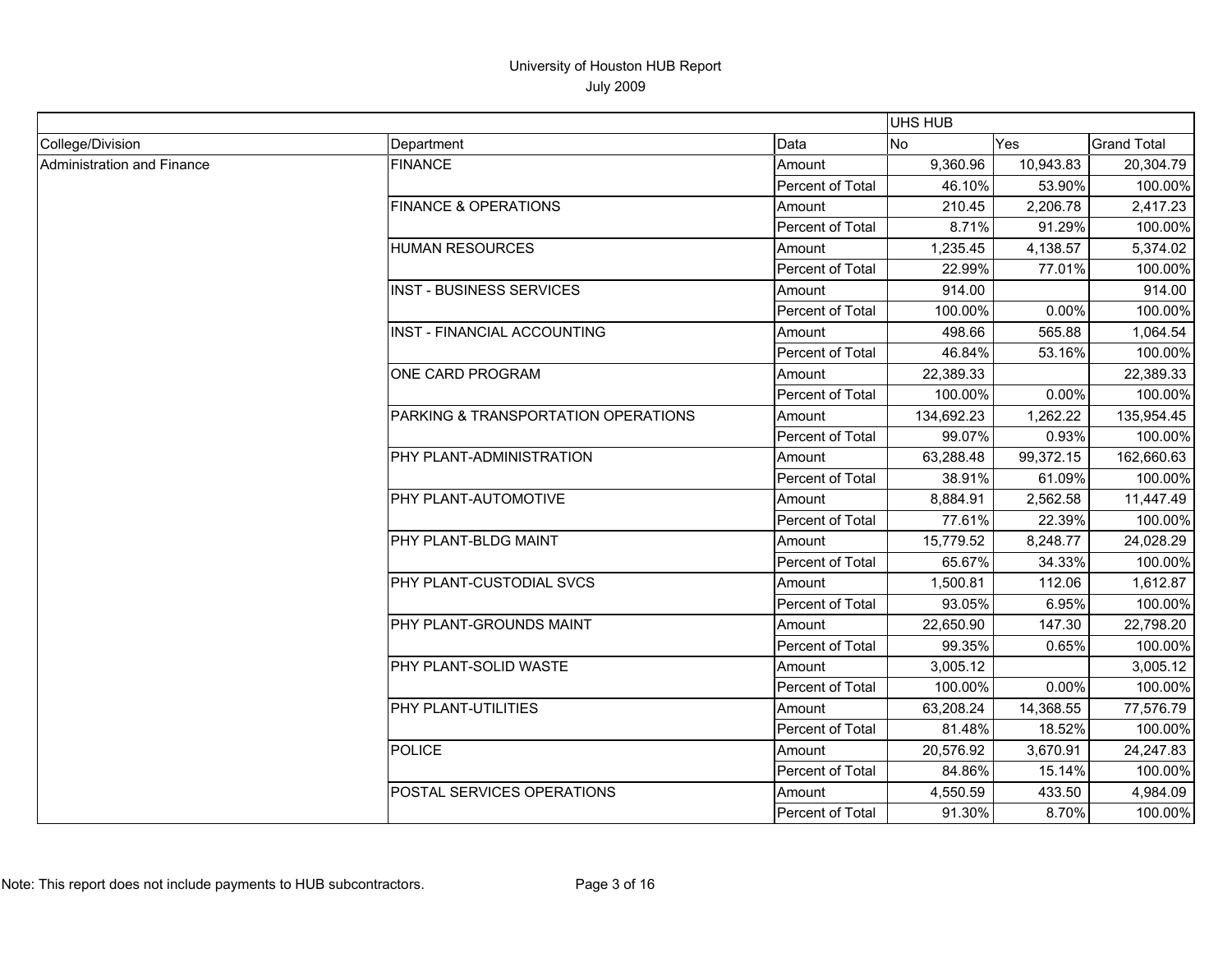|                                             |                                      |                  | UHS HUB      |              |                    |
|---------------------------------------------|--------------------------------------|------------------|--------------|--------------|--------------------|
| College/Division                            | Department                           | Data             | No           | <b>Yes</b>   | <b>Grand Total</b> |
| Administration and Finance                  | PRINTING OPERATIONS                  | Amount           | 12,732.79    | 126.77       | 12,859.56          |
|                                             |                                      | Percent of Total | 99.01%       | 0.99%        | 100.00%            |
|                                             | PURCHASED UTILITIES                  | Amount           | 5,789.20     |              | 5,789.20           |
|                                             |                                      | Percent of Total | 100.00%      | 0.00%        | 100.00%            |
|                                             | STUDENT FINANCIAL SERVICES           | Amount           | 14,410.14    | 55.00        | 14,465.14          |
|                                             |                                      | Percent of Total | 99.62%       | 0.38%        | 100.00%            |
| Administration and Finance Amount           |                                      |                  | 5,511,170.21 | 1,678,191.48 | 7,189,361.69       |
| Administration and Finance Percent of Total |                                      |                  | 76.66%       | 23.34%       | 100.00%            |
| Architecture                                | <b>DEAN, ARCHITECTURE</b>            | Amount           | 40,126.08    | 11,663.57    | 51,789.65          |
|                                             |                                      | Percent of Total | 77.48%       | 22.52%       | 100.00%            |
| Architecture Amount                         |                                      |                  | 40,126.08    | 11,663.57    | 51,789.65          |
| Architecture Percent of Total               |                                      |                  | 77.48%       | 22.52%       | 100.00%            |
| Athletics                                   | INST - INTERCOLLEGIATE ATHLETICS     | Amount           | 6,990.00     |              | 6,990.00           |
|                                             |                                      | Percent of Total | 100.00%      | 0.00%        | 100.00%            |
|                                             | <b>INTERCOLLEGIATE ATHLETICS</b>     | Amount           | 138,821.84   | 54,638.22    | 193,460.06         |
|                                             |                                      | Percent of Total | 71.76%       | 28.24%       | 100.00%            |
| Athletics Amount                            |                                      |                  | 145,811.84   | 54,638.22    | 200,450.06         |
| Athletics Percent of Total                  |                                      |                  | 72.74%       | 27.26%       | 100.00%            |
| <b>Business Administration</b>              | <b>ACCOUNTANCY AND TAXATION</b>      | Amount           | 296.00       | 157.39       | 453.39             |
|                                             |                                      | Percent of Total | 65.29%       | 34.71%       | 100.00%            |
|                                             | <b>BAUER CAREER SERVICES CTR</b>     | Amount           | 13,299.90    | 366.07       | 13,665.97          |
|                                             |                                      | Percent of Total | 97.32%       | 2.68%        | 100.00%            |
|                                             | <b>BAUER CLASS GLOBALIZATION CRS</b> | Amount           | 495.98       |              | 495.98             |
|                                             |                                      | Percent of Total | 100.00%      | 0.00%        | 100.00%            |
|                                             | <b>BAUER COMMUNICATIONS</b>          | Amount           | 2,657.12     | 78.40        | 2,735.52           |
|                                             |                                      | Percent of Total | 97.13%       | 2.87%        | 100.00%            |
|                                             | BAUER DIVISION OF TECHNOLOGY         | Amount           | 16,319.50    | 10,097.70    | 26,417.20          |
|                                             |                                      | Percent of Total | 61.78%       | 38.22%       | 100.00%            |
|                                             | CTR FOR EXECUTIVE DEVELOPMENT        | Amount           | 593.55       | 1,208.88     | 1,802.43           |
|                                             |                                      | Percent of Total | 32.93%       | 67.07%       | 100.00%            |
|                                             | DEAN, BUSINESS ADMINISTRATION        | Amount           | 45,751.80    | 141,564.95   | 187,316.75         |
|                                             |                                      | Percent of Total | 24.42%       | 75.58%       | 100.00%            |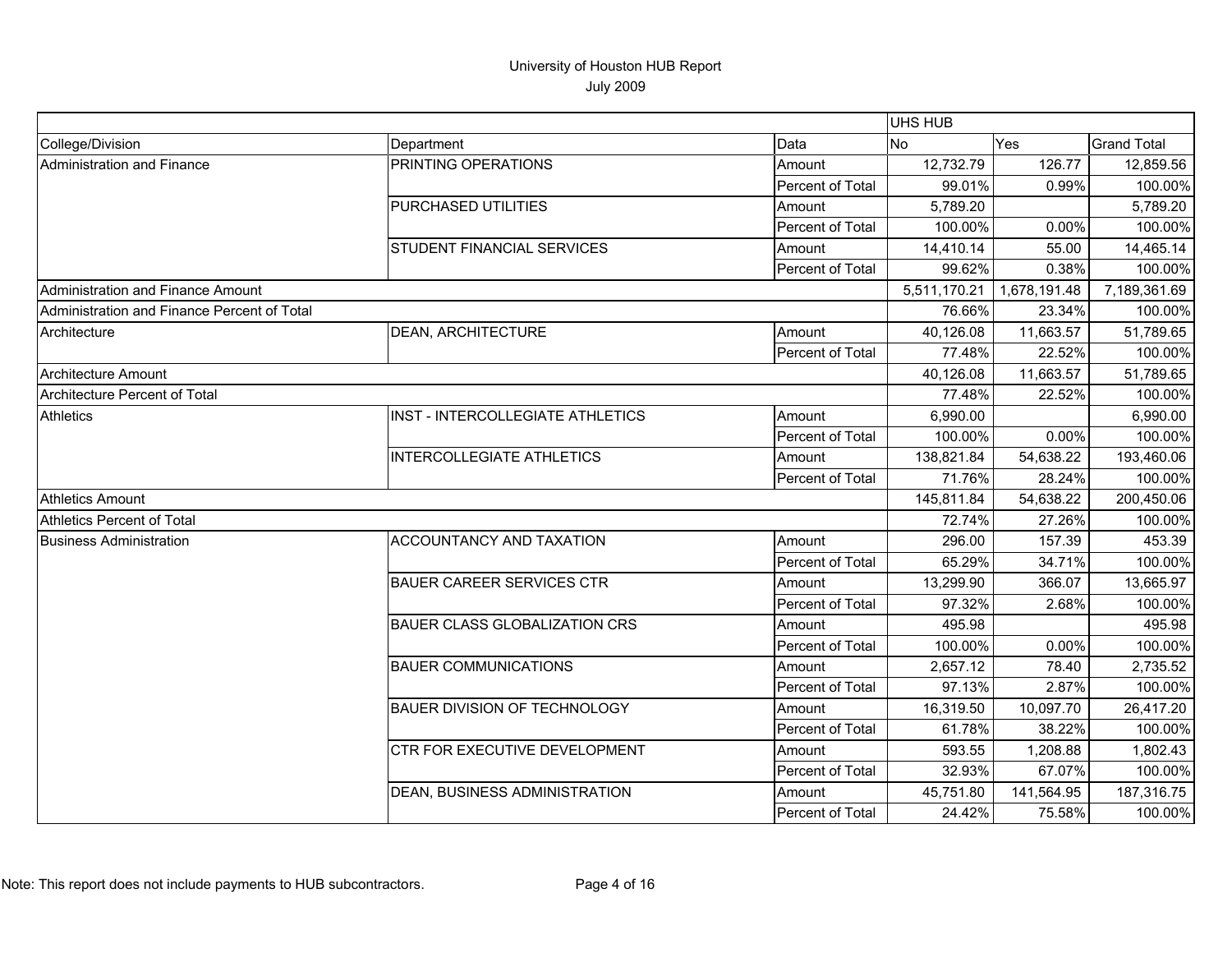|                                          |                                       |                  | <b>UHS HUB</b> |            |                    |
|------------------------------------------|---------------------------------------|------------------|----------------|------------|--------------------|
| College/Division                         | Department                            | Data             | No             | Yes        | <b>Grand Total</b> |
| <b>Business Administration</b>           | <b>DECISION AND INFORMATION SCIEN</b> | Amount           | 1,361.99       | 124.89     | 1,486.88           |
|                                          |                                       | Percent of Total | 91.60%         | 8.40%      | 100.00%            |
|                                          | <b>EXECUTIVE DEGREE PROGRAMS</b>      | Amount           | 7,184.98       | 1,462.49   | 8,647.47           |
|                                          |                                       | Percent of Total | 83.09%         | 16.91%     | 100.00%            |
|                                          | <b>FINANCE-BUS ADMIN</b>              | Amount           | 883.55         | 8,543.65   | 9,427.20           |
|                                          |                                       | Percent of Total | 9.37%          | 90.63%     | 100.00%            |
|                                          | <b>GLOBAL ENERGY MGMT INST</b>        | Amount           | 105.50         |            | 105.50             |
|                                          |                                       | Percent of Total | 100.00%        | $0.00\%$   | 100.00%            |
|                                          | MANAGEMENT                            | Amount           | 71,052.54      | 262.24     | 71,314.78          |
|                                          |                                       | Percent of Total | 99.63%         | 0.37%      | 100.00%            |
|                                          | <b>MARKETING-BUS ADMIN</b>            | Amount           | 9,710.39       | 1,395.63   | 11,106.02          |
|                                          |                                       | Percent of Total | 87.43%         | 12.57%     | 100.00%            |
|                                          | <b>MBA STUDENT SERVICES CENTER</b>    | Amount           |                | 4,650.25   | 4,650.25           |
|                                          |                                       | Percent of Total | 0.00%          | 100.00%    | 100.00%            |
|                                          | <b>SALES EXCELLENCE INSTITUTE</b>     | Amount           | 1,801.31       | 3,939.57   | 5,740.88           |
|                                          |                                       | Percent of Total | 31.38%         | 68.62%     | 100.00%            |
|                                          | SMALL BUSINESS DEV CENTER             | Amount           | 30,445.73      | 72,884.64  | 103,330.37         |
|                                          |                                       | Percent of Total | 29.46%         | 70.54%     | 100.00%            |
|                                          | UNDERGRAD BUSINESS PROG               | Amount           | 1,133.06       | 1,098.56   | 2,231.62           |
|                                          |                                       | Percent of Total | 50.77%         | 49.23%     | 100.00%            |
|                                          | <b>WOLFF CTR FOR ENTREPRENEURSHIP</b> | Amount           | 7,207.17       | 142.75     | 7,349.92           |
|                                          |                                       | Percent of Total | 98.06%         | 1.94%      | 100.00%            |
| <b>Business Administration Amount</b>    |                                       |                  | 210,300.07     | 247,978.06 | 458,278.13         |
| Business Administration Percent of Total |                                       |                  | 45.89%         | 54.11%     | 100.00%            |
| <b>Chancellor/President</b>              | <b>AFFIRMATIVE ACTION</b>             | Amount           | 2,840.00       | 174.95     | 3,014.95           |
|                                          |                                       | Percent of Total | 94.20%         | 5.80%      | 100.00%            |
|                                          | PRESIDENT                             | Amount           | 35,657.75      | 781.12     | 36,438.87          |
|                                          |                                       | Percent of Total | 97.86%         | 2.14%      | 100.00%            |
|                                          | <b>STAFF COUNCIL</b>                  | Amount           | 23.27          |            | 23.27              |
|                                          |                                       | Percent of Total | 100.00%        | 0.00%      | 100.00%            |
| Chancellor/President Amount              |                                       |                  | 38,521.02      | 956.07     | 39,477.09          |
| Chancellor/President Percent of Total    |                                       |                  | 97.58%         | 2.42%      | 100.00%            |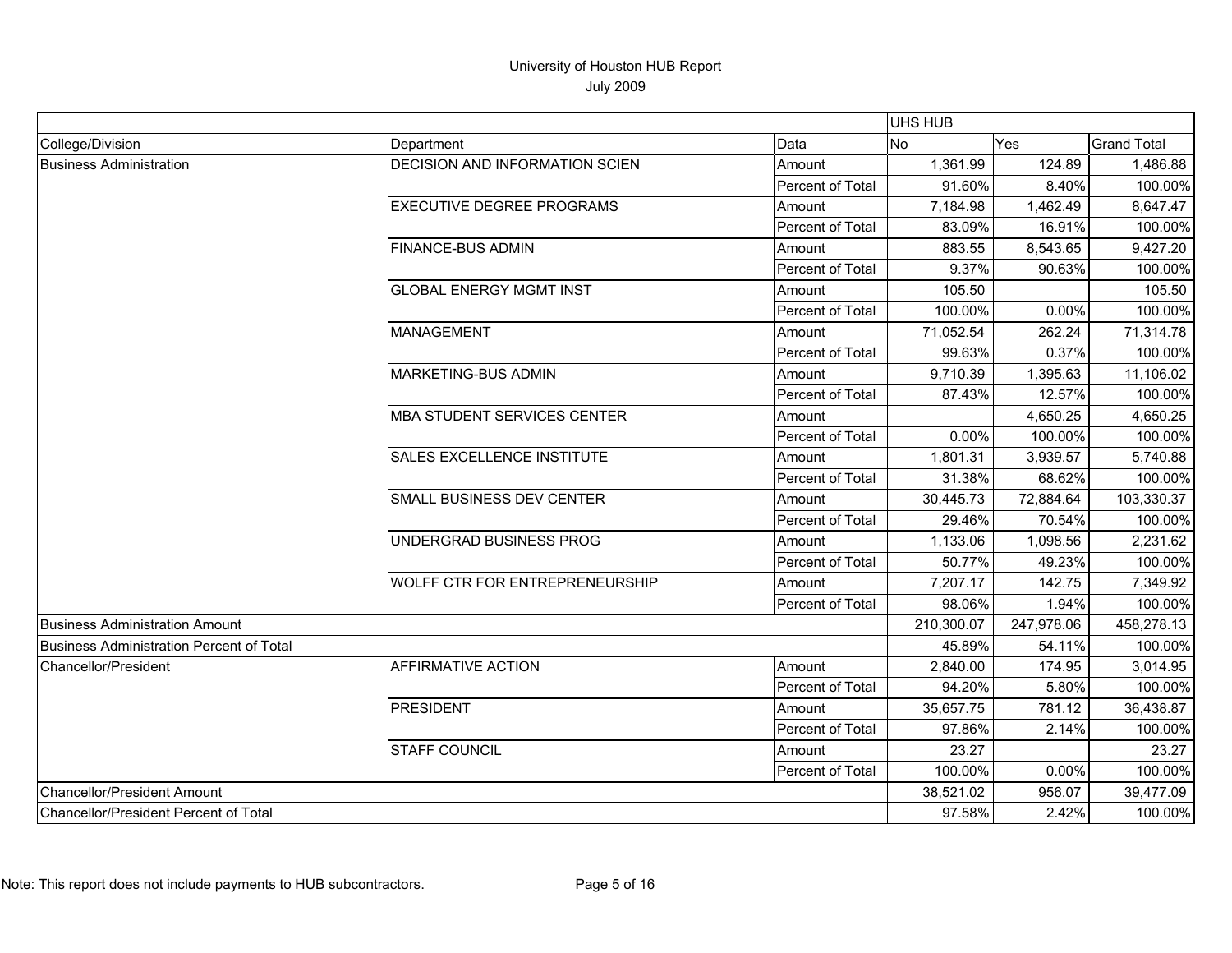|                            |                                           |                  | UHS HUB      |            |                    |
|----------------------------|-------------------------------------------|------------------|--------------|------------|--------------------|
| College/Division           | Department                                | Data             | <b>No</b>    | Yes        | <b>Grand Total</b> |
| Education                  | CENTER FOR INFO TECH IN EDUCATION         | Amount           | 19,537.14    | 86,959.33  | 106,496.47         |
|                            |                                           | Percent of Total | 18.35%       | 81.65%     | 100.00%            |
|                            | <b>CONSISTENCY MGMT &amp; COOP DISCIP</b> | Amount           | 61,720.66    | 4,722.94   | 66,443.60          |
|                            |                                           | Percent of Total | 92.89%       | 7.11%      | 100.00%            |
|                            | <b>CURRICULUM AND INSTRUCTION</b>         | Amount           | 18,527.10    | 7,156.36   | 25,683.46          |
|                            |                                           | Percent of Total | 72.14%       | 27.86%     | 100.00%            |
|                            | <b>DEAN, EDUCATION</b>                    | Amount           | 22,922.24    | 3,010.25   | 25,932.49          |
|                            |                                           | Percent of Total | 88.39%       | 11.61%     | 100.00%            |
|                            | EDU. LEADERSHIP & CULTURAL STU            | Amount           | 127.94       | 361.58     | 489.52             |
|                            |                                           | Percent of Total | 26.14%       | 73.86%     | 100.00%            |
|                            | EDUCATIONAL PSYCHOLOGY                    | Amount           | 929.78       | 3,045.01   | 3,974.79           |
|                            |                                           | Percent of Total | 23.39%       | 76.61%     | 100.00%            |
|                            | HEALTH AND HUMAN PERFORMANCE              | Amount           | 38,405.54    | 6,934.64   | 45,340.18          |
|                            |                                           | Percent of Total | 84.71%       | 15.29%     | 100.00%            |
|                            | HUMAN DEVELOPMENT LAB                     | Amount           | 582.53       |            | 582.53             |
|                            |                                           | Percent of Total | 100.00%      | 0.00%      | 100.00%            |
|                            | INSTITUTE FOR URBAN EDUCATION             | Amount           | 369.06       | 130.73     | 499.79             |
|                            |                                           | Percent of Total | 73.84%       | 26.16%     | 100.00%            |
|                            | OFFICE OF INSTITUTIONAL EFFECTIVENESS     | Amount           | 2,405.00     |            | 2,405.00           |
|                            |                                           | Percent of Total | 100.00%      | 0.00%      | 100.00%            |
| <b>Education Amount</b>    |                                           |                  | 165,526.99   | 112,320.84 | 277,847.83         |
| Education Percent of Total |                                           |                  | 59.57%       | 40.43%     | 100.00%            |
| Engineering                | <b>CHEMICAL ENGINEERING</b>               | Amount           | 1,503,737.00 | 12,854.77  | 1,516,591.77       |
|                            |                                           | Percent of Total | 99.15%       | 0.85%      | 100.00%            |
|                            | <b>CIVIL ENGINEERING</b>                  | Amount           | 68,776.88    | 8,046.38   | 76,823.26          |
|                            |                                           | Percent of Total | 89.53%       | 10.47%     | 100.00%            |
|                            | COMPOSITE ENGR APPLICATIONS CT            | Amount           | 370.26       |            | 370.26             |
|                            |                                           | Percent of Total | 100.00%      | 0.00%      | 100.00%            |
|                            | <b>COOPERATIVE ENGINEERING</b>            | Amount           |              | 530.11     | 530.11             |
|                            |                                           | Percent of Total | 0.00%        | 100.00%    | 100.00%            |
|                            | CTR FOR INNOVATIVE GROUTING               | Amount           | 79.12        |            | 79.12              |
|                            |                                           | Percent of Total | 100.00%      | 0.00%      | 100.00%            |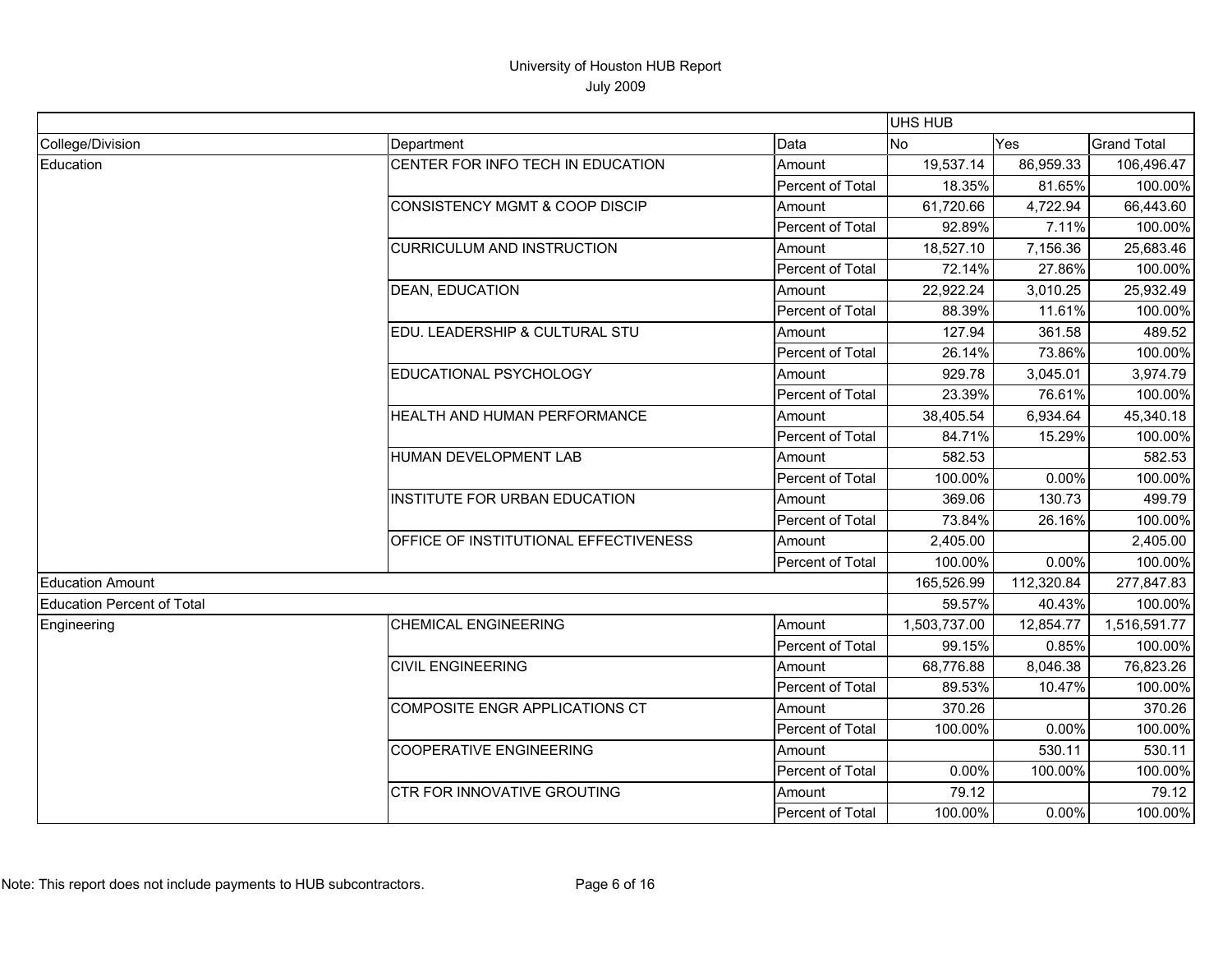|                                 |                                           |                  | <b>UHS HUB</b> |            |                    |
|---------------------------------|-------------------------------------------|------------------|----------------|------------|--------------------|
| College/Division                | Department                                | Data             | <b>No</b>      | Yes        | <b>Grand Total</b> |
| Engineering                     | DEAN, ENGINEERING                         | Amount           | 56,902.26      | 73,978.37  | 130,880.63         |
|                                 |                                           | Percent of Total | 43.48%         | 56.52%     | 100.00%            |
|                                 | <b>ELECTRICAL ENGINEERING</b>             | Amount           | 29,166.29      | 1,179.02   | 30,345.31          |
|                                 |                                           | Percent of Total | 96.11%         | 3.89%      | 100.00%            |
|                                 | <b>ENGINEERING SERVICES</b>               | Amount           |                | 246.62     | 246.62             |
|                                 |                                           | Percent of Total | 0.00%          | 100.00%    | 100.00%            |
|                                 | <b>INDUSTRIAL ENGINEERING</b>             | Amount           | 41.36          | 855.83     | 897.19             |
|                                 |                                           | Percent of Total | 4.61%          | 95.39%     | 100.00%            |
|                                 | <b>MECHANICAL ENGINEERING</b>             | Amount           | 26,796.89      | 4,485.82   | 31,282.71          |
|                                 |                                           | Percent of Total | 85.66%         | 14.34%     | 100.00%            |
|                                 | SW PUBLIC TECHNOLOGY CENTER               | Amount           | 2,092.49       |            | 2,092.49           |
|                                 |                                           | Percent of Total | 100.00%        | 0.00%      | 100.00%            |
| <b>Engineering Amount</b>       |                                           |                  | 1,687,962.55   | 102,176.92 | 1,790,139.47       |
| Engineering Percent of Total    |                                           |                  | 94.29%         | 5.71%      | 100.00%            |
| Graduate College of Social Work | ADMISSIONS-GCSW                           | Amount           | 378.51         | 82.53      | 461.04             |
|                                 |                                           | Percent of Total | 82.10%         | 17.90%     | 100.00%            |
|                                 | ALUMNI & CAREER SERVICES                  | Amount           | 305.65         | 19.87      | 325.52             |
|                                 |                                           | Percent of Total | 93.90%         | 6.10%      | 100.00%            |
|                                 | <b>CTR DRUG &amp; SOCIAL POLICY RESRC</b> | Amount           | 108.40         | 116.76     | 225.16             |
|                                 |                                           | Percent of Total | 48.14%         | 51.86%     | 100.00%            |
|                                 | <b>DEAN, SOCIAL WORK</b>                  | Amount           | 4,012.07       | 17,745.91  | 21,757.98          |
|                                 |                                           | Percent of Total | 18.44%         | 81.56%     | 100.00%            |
|                                 | <b>FIELD OFFICE</b>                       | Amount           |                | 137.87     | 137.87             |
|                                 |                                           | Percent of Total | $0.00\%$       | 100.00%    | 100.00%            |
|                                 | <b>GCSW STUDENT SERVICES</b>              | Amount           |                | 23.51      | 23.51              |
|                                 |                                           | Percent of Total | 0.00%          | 100.00%    | 100.00%            |
|                                 | JODY WILLIAMS CENTER                      | Amount           | 179.10         | 90.93      | 270.03             |
|                                 |                                           | Percent of Total | 66.33%         | 33.67%     | 100.00%            |
|                                 | OFFICE FOR DRUG & SOCIAL POLICY RESEARCH  | Amount           | 5,138.84       | 7,694.74   | 12,833.58          |
|                                 |                                           | Percent of Total | 40.04%         | 59.96%     | 100.00%            |
|                                 | OFFICE OF COMMUNITY PROJECTS              | Amount           | 12,719.59      | 5,477.35   | 18,196.94          |
|                                 |                                           | Percent of Total | 69.90%         | 30.10%     | 100.00%            |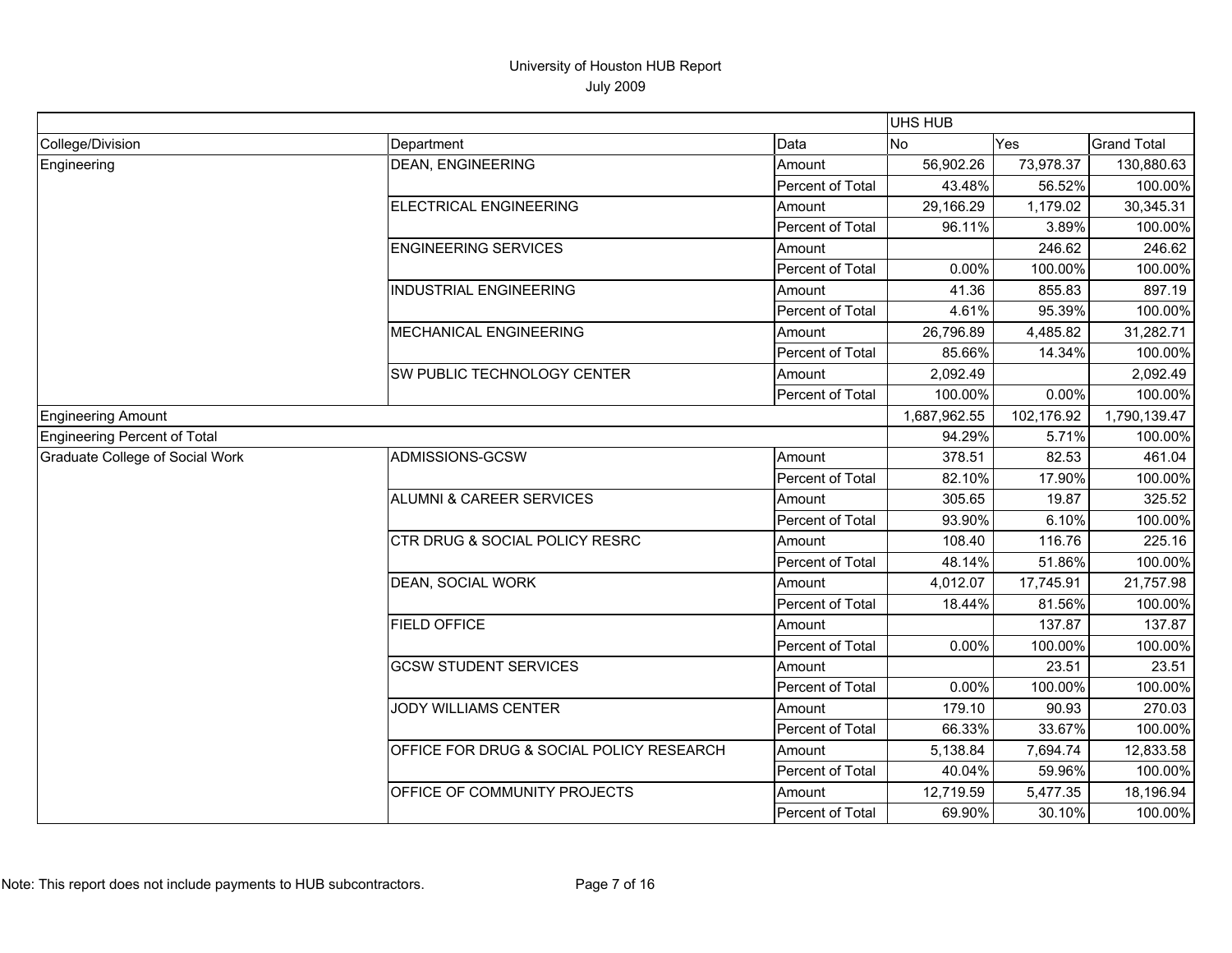|                                                  |                                 |                  | UHS HUB   |           |                    |
|--------------------------------------------------|---------------------------------|------------------|-----------|-----------|--------------------|
| College/Division                                 | Department                      | Data             | <b>No</b> | Yes       | <b>Grand Total</b> |
| <b>Graduate College of Social Work</b>           | PHD PROGRAM                     | Amount           | 130.00    |           | 130.00             |
|                                                  |                                 | Percent of Total | 100.00%   | 0.00%     | 100.00%            |
| Graduate College of Social Work Amount           |                                 |                  | 22,972.16 | 31,389.47 | 54,361.63          |
| Graduate College of Social Work Percent of Total |                                 |                  | 42.26%    | 57.74%    | 100.00%            |
| <b>Honors College</b>                            | DEAN, HONORS COLLEGE            | Amount           | 7,120.85  | 2,351.61  | 9,472.46           |
|                                                  |                                 | Percent of Total | 75.17%    | 24.83%    | 100.00%            |
| Honors College Amount                            |                                 |                  | 7,120.85  | 2,351.61  | 9,472.46           |
| Honors College Percent of Total                  |                                 |                  | 75.17%    | 24.83%    | 100.00%            |
| Hotel and Restaurant Management                  | DEAN, HOTEL & RESTAURANT MANAG  | Amount           | 2,088.41  | 653.70    | 2,742.11           |
|                                                  |                                 | Percent of Total | 76.16%    | 23.84%    | 100.00%            |
|                                                  | HOTEL AND RESTAURANT MANAGEMENT | Amount           | 63,245.44 | 2,255.68  | 65,501.12          |
|                                                  |                                 | Percent of Total | 96.56%    | 3.44%     | 100.00%            |
| Hotel and Restaurant Management Amount           |                                 |                  | 65,333.85 | 2,909.38  | 68,243.23          |
| Hotel and Restaurant Management Percent of Total |                                 |                  | 95.74%    | 4.26%     | 100.00%            |
| Law Center                                       | ASSOCIATE DEAN, LAW             | Amount           | 43.68     | 624.91    | 668.59             |
|                                                  |                                 | Percent of Total | 6.53%     | 93.47%    | 100.00%            |
|                                                  | <b>BLAKELEY INSTITUTE</b>       | Amount           | 442.94    | 387.00    | 829.94             |
|                                                  |                                 | Percent of Total | 53.37%    | 46.63%    | 100.00%            |
|                                                  | <b>BUSINESS SERVICES, LAW</b>   | Amount           | 36,224.13 | 12,924.17 | 49,148.30          |
|                                                  |                                 | Percent of Total | 73.70%    | 26.30%    | 100.00%            |
|                                                  | CAREER SERVICES, LAW            | Amount           | 1,963.91  |           | 1,963.91           |
|                                                  |                                 | Percent of Total | 100.00%   | 0.00%     | 100.00%            |
|                                                  | DEAN, LAW                       | Amount           | 7,217.91  |           | 7,217.91           |
|                                                  |                                 | Percent of Total | 100.00%   | 0.00%     | 100.00%            |
|                                                  | <b>EXTERNAL AFFAIRS, LAW</b>    | Amount           | 38.75     |           | 38.75              |
|                                                  |                                 | Percent of Total | 100.00%   | 0.00%     | 100.00%            |
|                                                  | FACILITIES, LAW                 | Amount           | 2,277.11  | 752.81    | 3,029.92           |
|                                                  |                                 | Percent of Total | 75.15%    | 24.85%    | 100.00%            |
|                                                  | FACULTY SUPPORT LAW             | Amount           | 2,835.02  | 1,193.14  | 4,028.16           |
|                                                  |                                 | Percent of Total | 70.38%    | 29.62%    | 100.00%            |
|                                                  | HEALTH LAW & POLICY INSTITUTE   | Amount           | 75.82     | 174.91    | 250.73             |
|                                                  |                                 | Percent of Total | 30.24%    | 69.76%    | 100.00%            |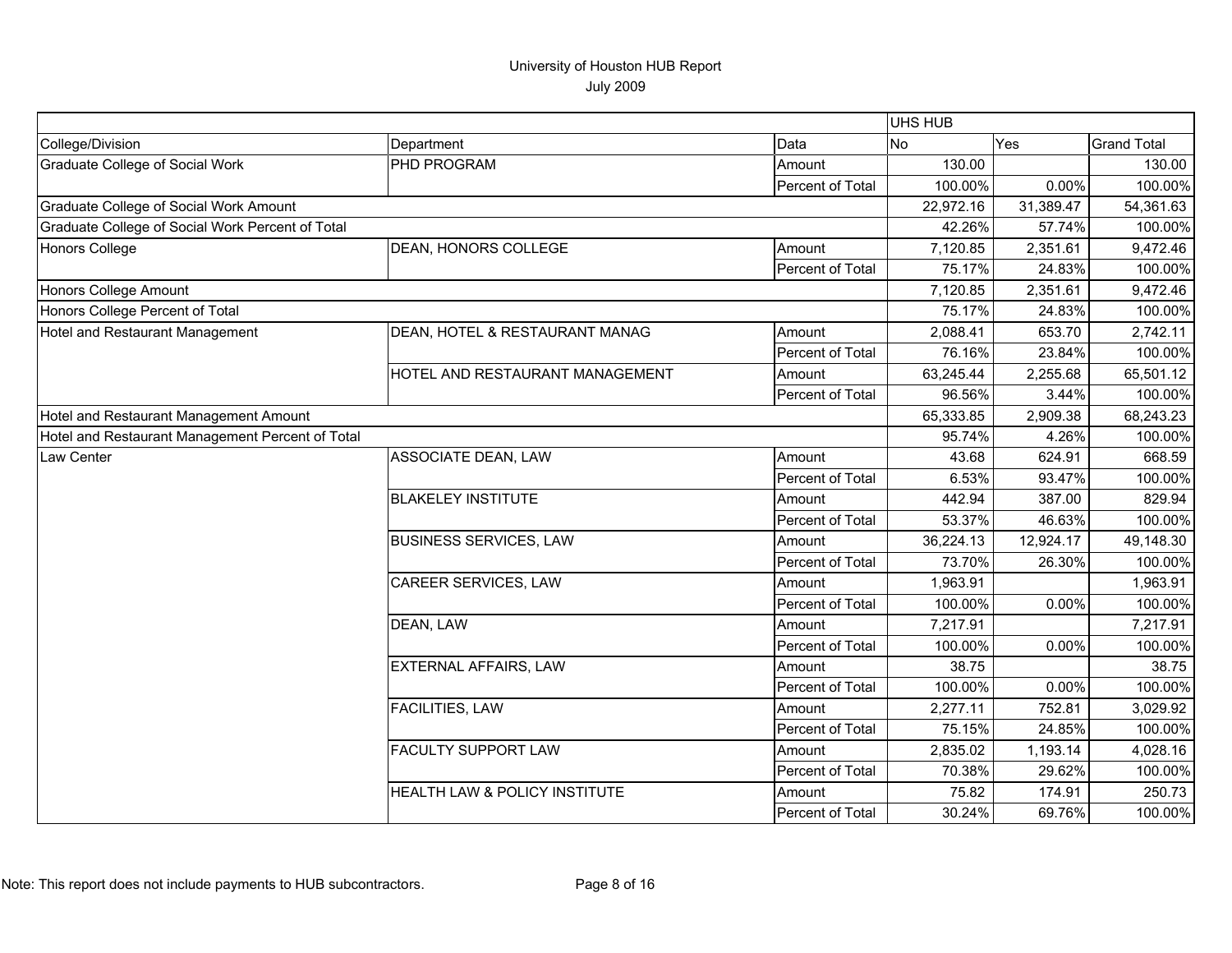|                                  |                                         |                         | <b>UHS HUB</b> |           |                    |
|----------------------------------|-----------------------------------------|-------------------------|----------------|-----------|--------------------|
| College/Division                 | Department                              | Data                    | No             | Yes       | <b>Grand Total</b> |
| Law Center                       | <b>IHELG</b>                            | Amount                  | 338.17         | 265.38    | 603.55             |
|                                  |                                         | Percent of Total        | 56.03%         | 43.97%    | 100.00%            |
|                                  | <b>INTELLECTUAL PROP &amp; INFO LAW</b> | Amount                  | 146.24         |           | 146.24             |
|                                  |                                         | Percent of Total        | 100.00%        | 0.00%     | 100.00%            |
|                                  | <b>LAW INFORMATION TECHNOLOGY</b>       | Amount                  | 19,129.55      | 39,094.90 | 58,224.45          |
|                                  |                                         | Percent of Total        | 32.85%         | 67.15%    | 100.00%            |
|                                  | <b>LAW LIBRARY</b>                      | Amount                  | 6,537.38       |           | 6,537.38           |
|                                  |                                         | Percent of Total        | 100.00%        | 0.00%     | 100.00%            |
|                                  | LEGAL AID CLINIC, LAW                   | Amount                  | 1,195.16       | (97.02)   | 1,098.14           |
|                                  |                                         | Percent of Total        | 108.83%        | $-8.83%$  | 100.00%            |
|                                  | LEGAL RESEARCH & WRITING, LAW           | Amount                  | 12.22          | (103.00)  | (90.78)            |
|                                  |                                         | Percent of Total        | $-13.46%$      | 113.46%   | 100.00%            |
|                                  | PUBLIC RELS & MARKETING, LAW            | Amount                  | 47.50          |           | 47.50              |
|                                  |                                         | Percent of Total        | 100.00%        | 0.00%     | 100.00%            |
|                                  | STUDENT ORGANIZATION, LAW               | Amount                  | 270.00         |           | 270.00             |
|                                  |                                         | Percent of Total        | 100.00%        | 0.00%     | 100.00%            |
|                                  | STUDENT SERVICES, LAW                   | Amount                  | 1,446.76       | 883.30    | 2,330.06           |
|                                  |                                         | Percent of Total        | 62.09%         | 37.91%    | 100.00%            |
| Law Center Amount                |                                         |                         | 80,242.25      | 56,100.50 | 136,342.75         |
| Law Center Percent of Total      |                                         |                         | 58.85%         | 41.15%    | 100.00%            |
| Liberal Arts and Social Sciences | AEROSPACE STUDIES                       | Amount                  | 2,169.87       |           | 2,169.87           |
|                                  |                                         | Percent of Total        | 100.00%        | 0.00%     | 100.00%            |
|                                  | AFRICAN-AMERICAN STUDIES                | Amount                  | 1,438.79       | 1,204.21  | 2,643.00           |
|                                  |                                         | Percent of Total        | 54.44%         | 45.56%    | 100.00%            |
|                                  | <b>ANTHROPOLOGY</b>                     | Amount                  | 517.12         | 126.12    | 643.24             |
|                                  |                                         | <b>Percent of Total</b> | 80.39%         | 19.61%    | 100.00%            |
|                                  | <b>ART</b>                              | Amount                  | 21,242.85      | 1,089.90  | 22,332.75          |
|                                  |                                         | Percent of Total        | 95.12%         | 4.88%     | 100.00%            |
|                                  | <b>ARTE PUBLICO</b>                     | Amount                  | 55,478.42      | 893.54    | 56,371.96          |
|                                  |                                         | Percent of Total        | 98.41%         | 1.59%     | 100.00%            |
|                                  | <b>BAND</b>                             | Amount                  | 1,687.24       |           | 1,687.24           |
|                                  |                                         | Percent of Total        | 100.00%        | 0.00%     | 100.00%            |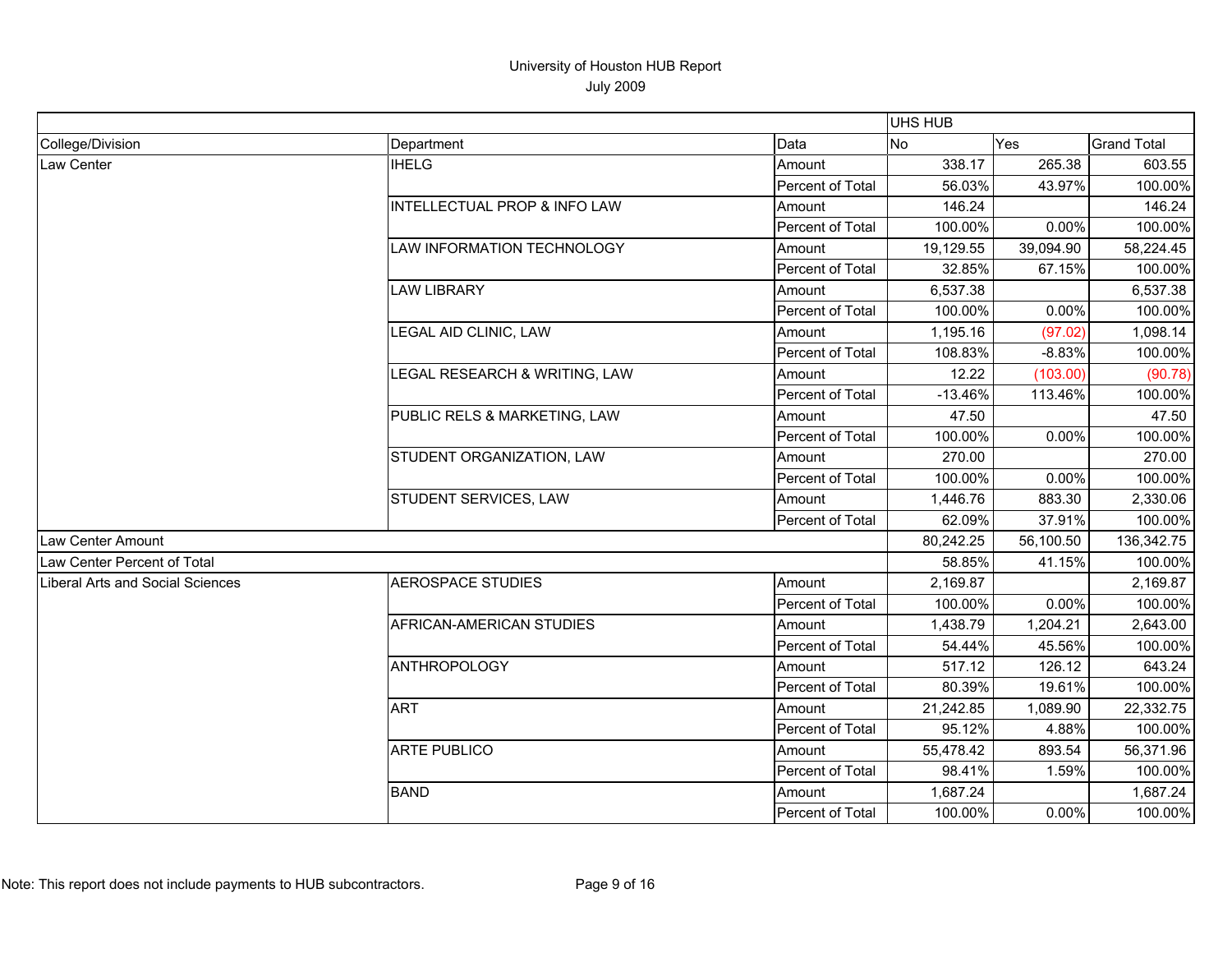|                                  |                                  |                  | UHS HUB   |           |                    |
|----------------------------------|----------------------------------|------------------|-----------|-----------|--------------------|
| College/Division                 | Department                       | Data             | No        | Yes       | <b>Grand Total</b> |
| Liberal Arts and Social Sciences | <b>BLAFFER GALLERY</b>           | Amount           | 5,148.16  | 540.15    | 5,688.31           |
|                                  |                                  | Percent of Total | 90.50%    | 9.50%     | 100.00%            |
|                                  | CENTER FOR PUBLIC HISTORY        | Amount           | 8,443.88  | 62.26     | 8,506.14           |
|                                  |                                  | Percent of Total | 99.27%    | 0.73%     | 100.00%            |
|                                  | CENTER FOR PUBLIC POLICY         | Amount           | 2,380.71  | 154.25    | 2,534.96           |
|                                  |                                  | Percent of Total | 93.92%    | 6.08%     | 100.00%            |
|                                  | <b>COMMUNICATION</b>             | Amount           | 3,022.25  | 96,923.00 | 99,945.25          |
|                                  |                                  | Percent of Total | 3.02%     | 96.98%    | 100.00%            |
|                                  | <b>COMMUNICATIONS DISORDERS</b>  | Amount           | 15,619.20 | 1,711.40  | 17,330.60          |
|                                  |                                  | Percent of Total | 90.12%    | 9.88%     | 100.00%            |
|                                  | <b>CWMCA CENTER FOR THE ARTS</b> | Amount           | 2,604.02  | 50.00     | 2,654.02           |
|                                  |                                  | Percent of Total | 98.12%    | 1.88%     | 100.00%            |
|                                  | DEAN, LIBERAL ARTS & SOC SCI     | Amount           | 5,807.67  | 4,282.06  | 10,089.73          |
|                                  |                                  | Percent of Total | 57.56%    | 42.44%    | 100.00%            |
|                                  | <b>ECONOMICS</b>                 | Amount           | 6,154.33  | 5,435.56  | 11,589.89          |
|                                  |                                  | Percent of Total | 53.10%    | 46.90%    | 100.00%            |
|                                  | <b>ENGLISH</b>                   | Amount           | 18,016.18 | 18,694.21 | 36,710.39          |
|                                  |                                  | Percent of Total | 49.08%    | 50.92%    | 100.00%            |
|                                  | <b>HISPANIC STUDIES</b>          | Amount           | 160.48    | 5,301.80  | 5,462.28           |
|                                  |                                  | Percent of Total | 2.94%     | 97.06%    | 100.00%            |
|                                  | <b>HISTORY</b>                   | Amount           | 4,945.82  | 1,255.76  | 6,201.58           |
|                                  |                                  | Percent of Total | 79.75%    | 20.25%    | 100.00%            |
|                                  | <b>MEXICAN-AMERICAN STUDIES</b>  | Amount           | 6,306.82  | 2,136.52  | 8,443.34           |
|                                  |                                  | Percent of Total | 74.70%    | 25.30%    | 100.00%            |
|                                  | <b>MILITARY SCIENCE</b>          | Amount           | 2,644.54  | 884.98    | 3,529.52           |
|                                  |                                  | Percent of Total | 74.93%    | 25.07%    | 100.00%            |
|                                  | MODERN AND CLASSICAL LANGUAGES   | Amount           | 4,415.70  | 937.70    | 5,353.40           |
|                                  |                                  | Percent of Total | 82.48%    | 17.52%    | 100.00%            |
|                                  | <b>MUSIC</b>                     | Amount           | 24,163.40 | 5,120.76  | 29,284.16          |
|                                  |                                  | Percent of Total | 82.51%    | 17.49%    | 100.00%            |
|                                  | PHILOSOPHY                       | Amount           | 442.00    | 207.70    | 649.70             |
|                                  |                                  | Percent of Total | 68.03%    | 31.97%    | 100.00%            |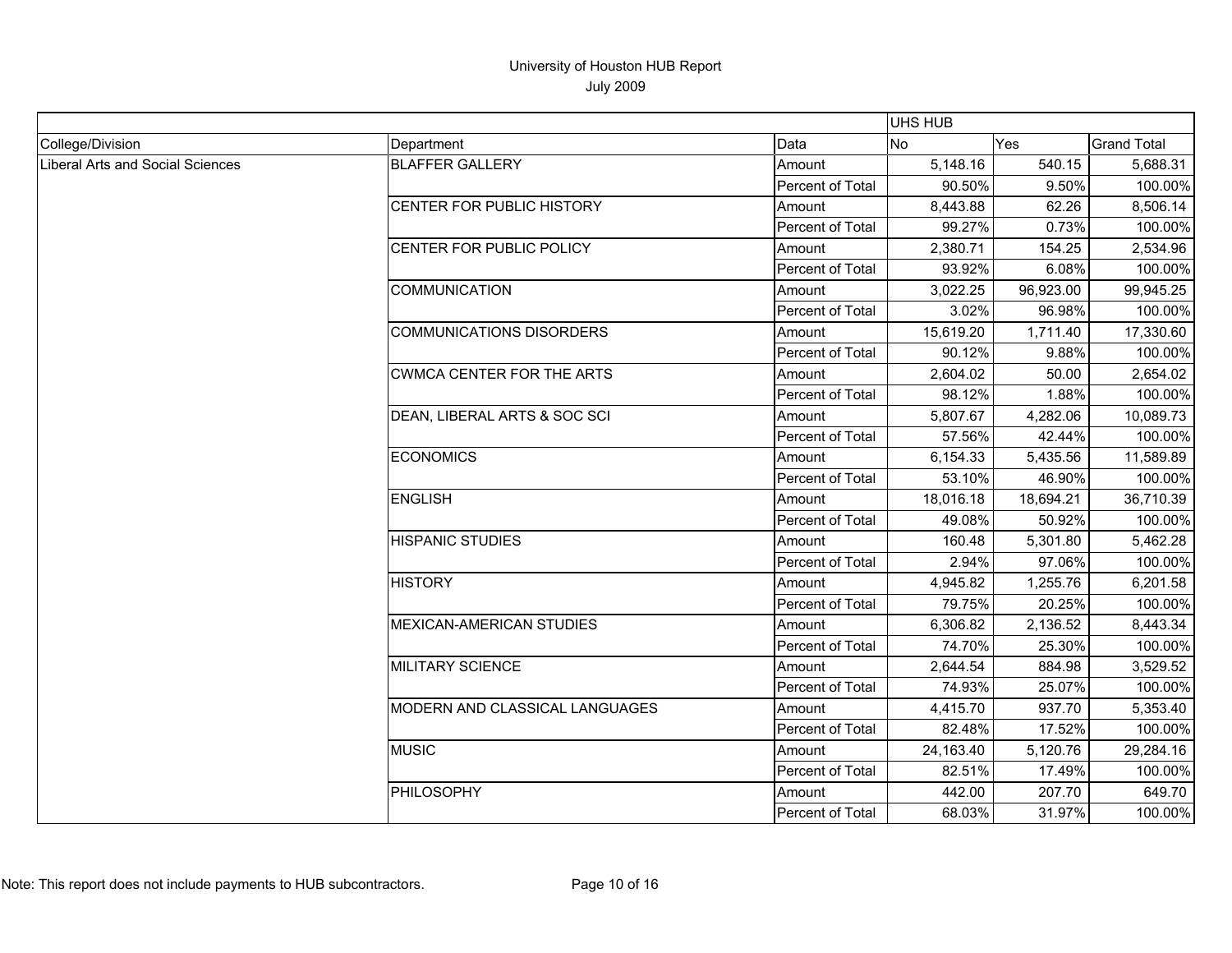|                                                   |                                            |                  | UHS HUB      |            |                    |
|---------------------------------------------------|--------------------------------------------|------------------|--------------|------------|--------------------|
| College/Division                                  | Department                                 | Data             | lNo.         | Yes        | <b>Grand Total</b> |
| <b>Liberal Arts and Social Sciences</b>           | POLITICAL SCIENCE                          | Amount           | 2,336.94     | 20,318.15  | 22,655.09          |
|                                                   |                                            | Percent of Total | 10.32%       | 89.68%     | 100.00%            |
|                                                   | <b>PSYCHOLOGY</b>                          | Amount           | 13,122.67    | 1,538.48   | 14,661.15          |
|                                                   |                                            | Percent of Total | 89.51%       | 10.49%     | 100.00%            |
|                                                   | <b>SOCIOLOGY</b>                           | Amount           | 1,703.85     | 3,522.72   | 5,226.57           |
|                                                   |                                            | Percent of Total | 32.60%       | 67.40%     | 100.00%            |
|                                                   | <b>THEATRE</b>                             | Amount           | 16,000.95    | 993.68     | 16,994.63          |
|                                                   |                                            | Percent of Total | 94.15%       | 5.85%      | 100.00%            |
|                                                   | <b>WOMEN'S STUDIES PROGRAM</b>             | Amount           | 32.15        | 46.78      | 78.93              |
|                                                   |                                            | Percent of Total | 40.73%       | 59.27%     | 100.00%            |
|                                                   | <b>WRITING CENTER</b>                      | Amount           | 419.74       | 659.83     | 1,079.57           |
|                                                   |                                            | Percent of Total | 38.88%       | 61.12%     | 100.00%            |
| Liberal Arts and Social Sciences Amount           |                                            |                  | 226,425.75   | 174,091.52 | 400,517.27         |
| Liberal Arts and Social Sciences Percent of Total |                                            |                  | 56.53%       | 43.47%     | 100.00%            |
| Library                                           | UNIVERSITY LIBRARIES                       | Amount           | 1,229,822.89 | 133,592.56 | 1,363,415.45       |
|                                                   |                                            | Percent of Total | 90.20%       | 9.80%      | 100.00%            |
| Library Amount                                    |                                            |                  | 1,229,822.89 | 133,592.56 | 1,363,415.45       |
| <b>Library Percent of Total</b>                   |                                            |                  | 90.20%       | 9.80%      | 100.00%            |
| <b>Natural Science and Mathematics</b>            | <b>BIOLOGY &amp; BIOCHEMISTRY</b>          | Amount           | 70,029.62    | 4,435.40   | 74,465.02          |
|                                                   |                                            | Percent of Total | 94.04%       | 5.96%      | 100.00%            |
|                                                   | CAGE INSTITUTE                             | Amount           | 5,000.00     |            | 5,000.00           |
|                                                   |                                            | Percent of Total | 100.00%      | 0.00%      | 100.00%            |
|                                                   | <b>CHEMISTRY</b>                           | Amount           | 81,089.63    | 2,109.56   | 83,199.19          |
|                                                   |                                            | Percent of Total | 97.46%       | 2.54%      | 100.00%            |
|                                                   | <b>COMPUTER SCIENCE</b>                    | Amount           | 21,775.84    | 4,102.06   | 25,877.90          |
|                                                   |                                            | Percent of Total | 84.15%       | 15.85%     | 100.00%            |
|                                                   | CTR FOR NUCLEAR RECEPTORS & CELL SIGNALING | Amount           | 91,705.01    | 12,461.38  | 104,166.39         |
|                                                   |                                            | Percent of Total | 88.04%       | 11.96%     | 100.00%            |
|                                                   | DEAN, NATURAL SCIENCE & MATHE              | Amount           | 9,673.09     | 589.62     | 10,262.71          |
|                                                   |                                            | Percent of Total | 94.25%       | 5.75%      | 100.00%            |
|                                                   | <b>EARTH AND ATMOSPHERIC SCIENCES</b>      | Amount           | 102,990.65   | 2,733.84   | 105,724.49         |
|                                                   |                                            | Percent of Total | 97.41%       | 2.59%      | 100.00%            |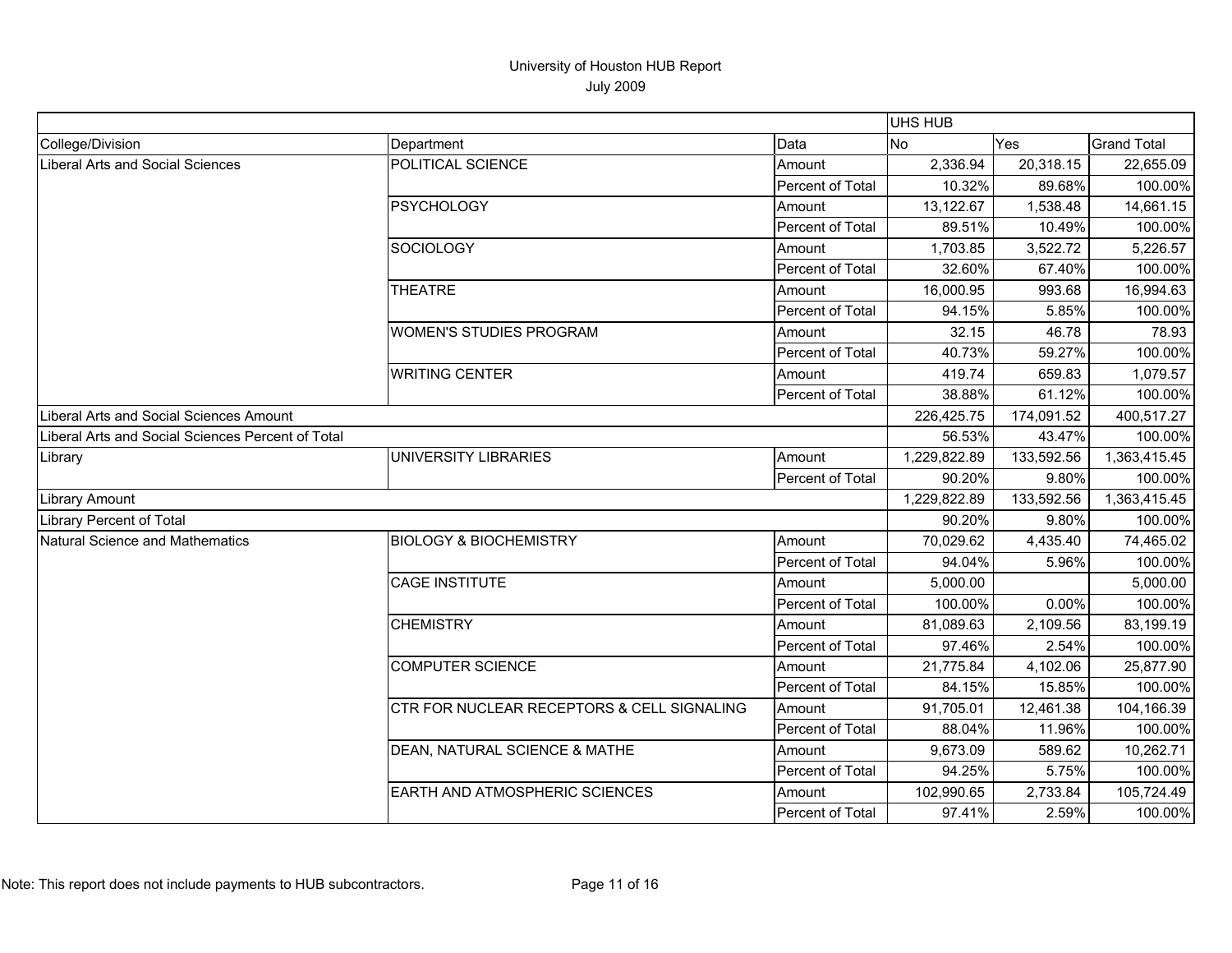|                                                  |                                           |                  | UHS HUB    |            |                    |
|--------------------------------------------------|-------------------------------------------|------------------|------------|------------|--------------------|
| College/Division                                 | Department                                | Data             | <b>No</b>  | <b>Yes</b> | <b>Grand Total</b> |
| Natural Science and Mathematics                  | <b>IMAQS</b>                              | Amount           | 112,891.50 | 460.69     | 113,352.19         |
|                                                  |                                           | Percent of Total | 99.59%     | 0.41%      | 100.00%            |
|                                                  | <b>MATHEMATICS</b>                        | Amount           | 35,009.94  | 5,677.47   | 40,687.41          |
|                                                  |                                           | Percent of Total | 86.05%     | 13.95%     | 100.00%            |
|                                                  | PHYSICS                                   | Amount           | 57,281.81  | 3,039.70   | 60,321.51          |
|                                                  |                                           | Percent of Total | 94.96%     | 5.04%      | 100.00%            |
| Natural Science and Mathematics Amount           |                                           |                  | 587,447.09 | 35,609.72  | 623,056.81         |
| Natural Science and Mathematics Percent of Total |                                           |                  | 94.28%     | 5.72%      | 100.00%            |
| Optometry                                        | <b>DEAN, OPTOMETRY</b>                    | Amount           | 43,206.42  | 5,642.01   | 48,848.43          |
|                                                  |                                           | Percent of Total | 88.45%     | 11.55%     | 100.00%            |
|                                                  | OPT VISION SCIENCES                       | Amount           | 67,390.84  | 3,553.39   | 70,944.23          |
|                                                  |                                           | Percent of Total | 94.99%     | 5.01%      | 100.00%            |
|                                                  | OPTOMETRY CLINIC                          | Amount           | 50,673.68  | 4,439.01   | 55,112.69          |
|                                                  |                                           | Percent of Total | 91.95%     | 8.05%      | 100.00%            |
| <b>Optometry Amount</b>                          |                                           |                  | 161,270.94 | 13,634.41  | 174,905.35         |
| Optometry Percent of Total                       |                                           |                  | 92.20%     | 7.80%      | 100.00%            |
| Pharmacy                                         | <b>CLINICAL PHARMACY &amp; ADMINISTRA</b> | Amount           | 24,958.89  | 94.80      | 25,053.69          |
|                                                  |                                           | Percent of Total | 99.62%     | 0.38%      | 100.00%            |
|                                                  | <b>DEAN, PHARMACY</b>                     | Amount           | 74,913.67  | 49,351.46  | 124,265.13         |
|                                                  |                                           | Percent of Total | 60.29%     | 39.71%     | 100.00%            |
|                                                  | PHARMACOLOGICAL & PHARMACEUTIC            | Amount           | 111,687.02 | 2,373.42   | 114,060.44         |
|                                                  |                                           | Percent of Total | 97.92%     | 2.08%      | 100.00%            |
| <b>Pharmacy Amount</b>                           |                                           |                  | 211,559.58 | 51,819.68  | 263,379.26         |
| Pharmacy Percent of Total                        |                                           |                  | 80.33%     | 19.67%     | 100.00%            |
| Research                                         | ANIMAL CARE OPERATIONS                    | Amount           | 34,934.74  | 3,481.09   | 38,415.83          |
|                                                  |                                           | Percent of Total | 90.94%     | 9.06%      | 100.00%            |
|                                                  | CENTER FOR ADVANCED MATERIALS             | Amount           | 6,806.63   | 765.68     | 7,572.31           |
|                                                  |                                           | Percent of Total | 89.89%     | 10.11%     | 100.00%            |
|                                                  | CENTER FOR MATERIALS CHEMISTRY            | Amount           | 2,116.77   |            | 2,116.77           |
|                                                  |                                           | Percent of Total | 100.00%    | 0.00%      | 100.00%            |
|                                                  | ENVIRONMENTAL INSTIT-HOUSTON              | Amount           | 71.98      |            | 71.98              |
|                                                  |                                           | Percent of Total | 100.00%    | 0.00%      | 100.00%            |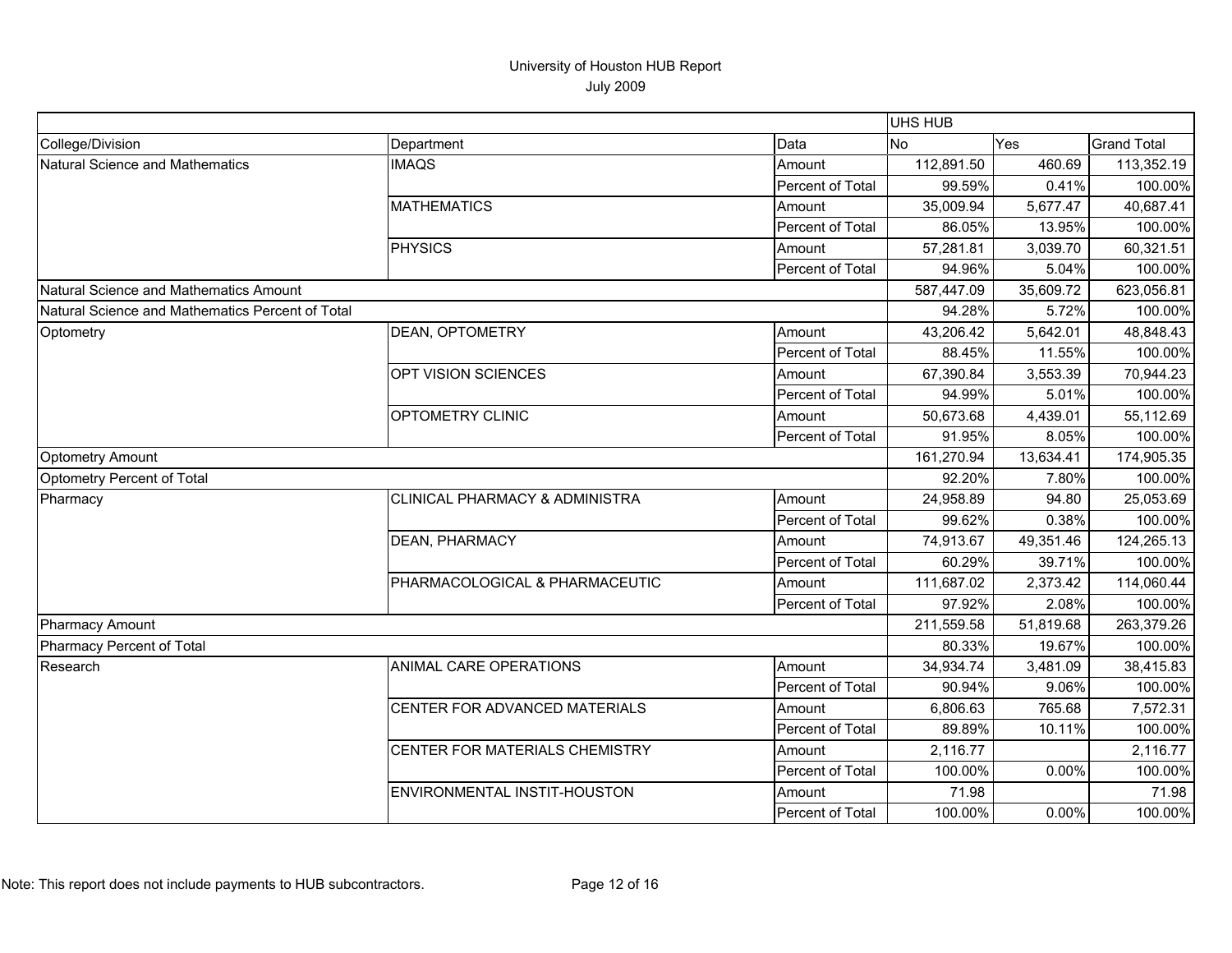|                                  |                                         |                         |           | UHS HUB    |                    |  |  |
|----------------------------------|-----------------------------------------|-------------------------|-----------|------------|--------------------|--|--|
| College/Division                 | Department                              | Data                    | <b>No</b> | Yes        | <b>Grand Total</b> |  |  |
| Research                         | <b>GRANTS AND CONTRACTS</b>             | Amount                  | 437.97    |            | 437.97             |  |  |
|                                  |                                         | Percent of Total        | 100.00%   | 0.00%      | 100.00%            |  |  |
|                                  | <b>HOUSTON COASTAL CENTER</b>           | Amount                  | 141.48    |            | 141.48             |  |  |
|                                  |                                         | Percent of Total        | 100.00%   | 0.00%      | 100.00%            |  |  |
|                                  | INSTITUTE FOR MOLECULAR DESIGN          | Amount                  | 34,605.30 |            | 34,605.30          |  |  |
|                                  |                                         | Percent of Total        | 100.00%   | 0.00%      | 100.00%            |  |  |
|                                  | <b>INSTITUTE FOR SPACE SYSTEMS</b>      | Amount                  | 5,968.89  |            | 5,968.89           |  |  |
|                                  |                                         | Percent of Total        | 100.00%   | 0.00%      | 100.00%            |  |  |
|                                  | OFFICE OF TECHNOLOGY MANAGEMENT         | Amount                  | 16,316.65 | 39.17      | 16,355.82          |  |  |
|                                  |                                         | Percent of Total        | 99.76%    | 0.24%      | 100.00%            |  |  |
|                                  | <b>RESEARCH DIVISION OFFICE</b>         | Amount                  | 6,482.38  | 10,015.35  | 16,497.73          |  |  |
|                                  |                                         | Percent of Total        | 39.29%    | 60.71%     | 100.00%            |  |  |
|                                  | <b>RESEARCH FINANCIAL SERVICES</b>      | Amount                  | 2,711.29  | 106.28     | 2,817.57           |  |  |
|                                  |                                         | Percent of Total        | 96.23%    | 3.77%      | 100.00%            |  |  |
|                                  | <b>RESEARCH INFORMATION CENTER</b>      | Amount                  | 1,877.20  | 10,339.19  | 12,216.39          |  |  |
|                                  |                                         | Percent of Total        | 15.37%    | 84.63%     | 100.00%            |  |  |
|                                  | <b>RESEARCH INITIATIVES</b>             | Amount                  | 25.00     | 209.46     | 234.46             |  |  |
|                                  |                                         | Percent of Total        | 10.66%    | 89.34%     | 100.00%            |  |  |
|                                  | RESEARCH POLICIES/COMPLIANCE/COMMITTEES | Amount                  | 274.59    |            | 274.59             |  |  |
|                                  |                                         | Percent of Total        | 100.00%   | 0.00%      | 100.00%            |  |  |
|                                  | <b>TIMES</b>                            | Amount                  | 10,486.58 | 2,659.32   | 13,145.90          |  |  |
|                                  |                                         | Percent of Total        | 79.77%    | 20.23%     | 100.00%            |  |  |
|                                  | TX CTR SUPERCONDUCTIVITY AT UH          | Amount                  | 90,835.92 | 1,202.07   | 92,037.99          |  |  |
|                                  |                                         | Percent of Total        | 98.69%    | 1.31%      | 100.00%            |  |  |
|                                  | TX LEARNING/COMPUTATIONAL CTR           | Amount                  | 32.536.61 | 5,759.28   | 38,295.89          |  |  |
|                                  |                                         | Percent of Total        | 84.96%    | 15.04%     | 100.00%            |  |  |
|                                  | <b>WIND ENERGY CENTER</b>               | Amount                  | 185.34    |            | 185.34             |  |  |
|                                  |                                         | Percent of Total        | 100.00%   | 0.00%      | 100.00%            |  |  |
| Research Amount                  |                                         | 246,815.32              | 34,576.89 | 281,392.21 |                    |  |  |
| <b>Research Percent of Total</b> |                                         | 87.71%                  | 12.29%    | 100.00%    |                    |  |  |
| <b>Student Affairs</b>           | <b>CAMPUS ACTIVITIES</b>                | Amount                  | 2,760.67  | 11,366.60  | 14,127.27          |  |  |
|                                  |                                         | <b>Percent of Total</b> | 19.54%    | 80.46%     | 100.00%            |  |  |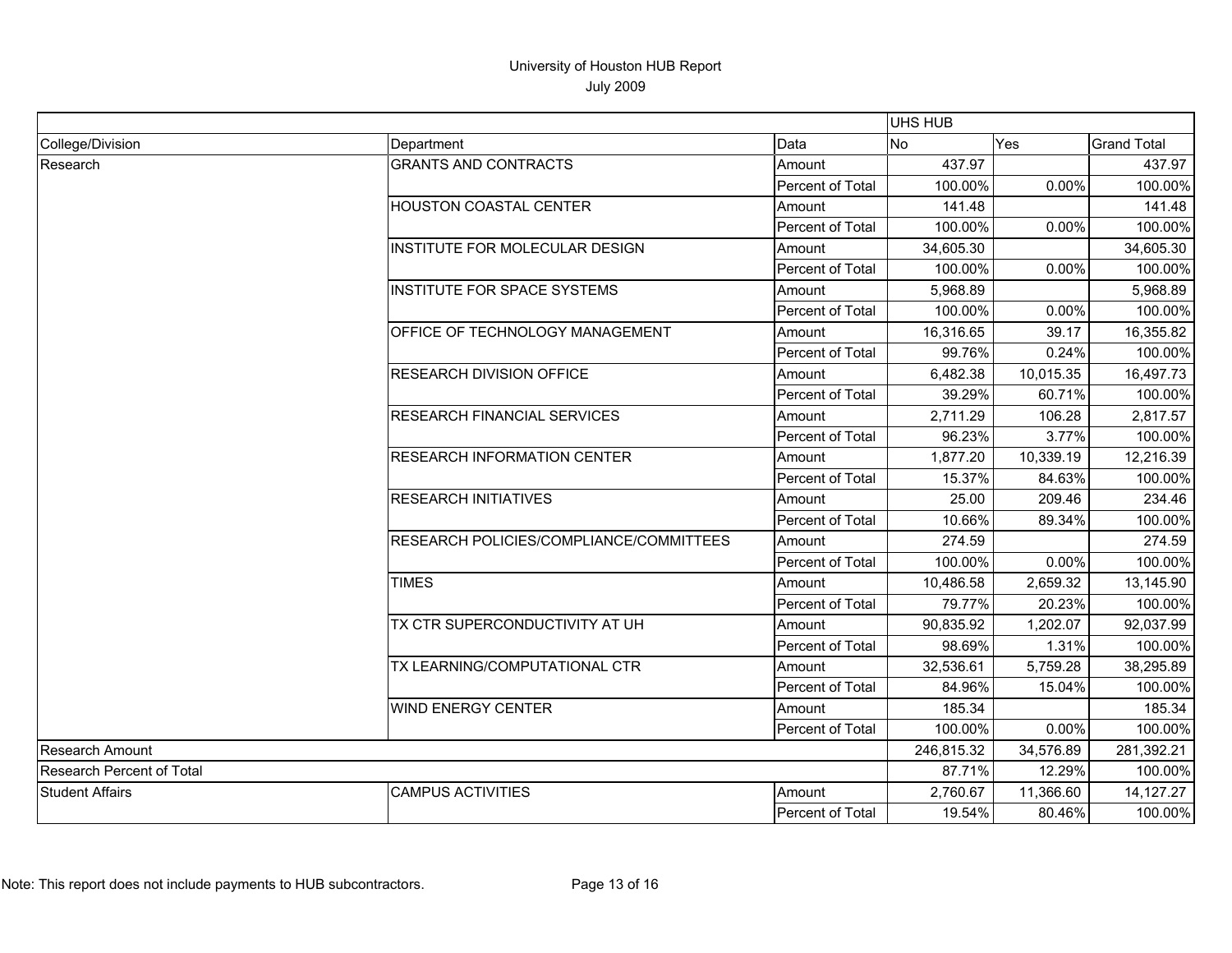|                        |                                       |                  | UHS HUB    |           |                    |
|------------------------|---------------------------------------|------------------|------------|-----------|--------------------|
| College/Division       | Department                            | Data             | No.        | Yes       | <b>Grand Total</b> |
| <b>Student Affairs</b> | <b>CAMPUS RECREATION</b>              | Amount           | 53,720.48  | 5,522.85  | 59,243.33          |
|                        |                                       | Percent of Total | 90.68%     | 9.32%     | 100.00%            |
|                        | CENTER FOR STUDENTS W/DISABILITIES    | Amount           | 226,874.20 | 230.40    | 227,104.60         |
|                        |                                       | Percent of Total | 99.90%     | 0.10%     | 100.00%            |
|                        | <b>CHILD CARE CENTER</b>              | Amount           | 9,332.34   | 3,060.79  | 12,393.13          |
|                        |                                       | Percent of Total | 75.30%     | 24.70%    | 100.00%            |
|                        | COUNSELING AND PSYCH SVCS             | Amount           | 1,216.32   | 443.87    | 1,660.19           |
|                        |                                       | Percent of Total | 73.26%     | 26.74%    | 100.00%            |
|                        | <b>DEAN OF STUDENTS</b>               | Amount           | 6,014.06   |           | 6,014.06           |
|                        |                                       | Percent of Total | 100.00%    | 0.00%     | 100.00%            |
|                        | INT'L STUDENT & SCHOLAR SERVICES      | Amount           | 489.94     |           | 489.94             |
|                        |                                       | Percent of Total | 100.00%    | 0.00%     | 100.00%            |
|                        | LEARNING AND ASSESSMENT SVCS          | Amount           | 723.81     | 306.75    | 1,030.56           |
|                        |                                       | Percent of Total | 70.23%     | 29.77%    | 100.00%            |
|                        | LEARNING SUPPORT SERVICES             | Amount           | 2,183.38   | 311.35    | 2,494.73           |
|                        |                                       | Percent of Total | 87.52%     | 12.48%    | 100.00%            |
|                        | <b>RESIDENTIAL LIFE &amp; HOUSING</b> | Amount           | 493,371.91 | 21,151.67 | 514,523.58         |
|                        |                                       | Percent of Total | 95.89%     | 4.11%     | 100.00%            |
|                        | <b>STUDENT AFFAIRS</b>                | Amount           | 5,777.36   | 6,392.34  | 12,169.70          |
|                        |                                       | Percent of Total | 47.47%     | 52.53%    | 100.00%            |
|                        | <b>STUDENT HEALTH CENTER</b>          | Amount           | 3,922.60   | 6,554.72  | 10,477.32          |
|                        |                                       | Percent of Total | 37.44%     | 62.56%    | 100.00%            |
|                        | <b>STUDENT PHARMACY</b>               | Amount           | 285.00     |           | 285.00             |
|                        |                                       | Percent of Total | 100.00%    | 0.00%     | 100.00%            |
|                        | <b>STUDENT PUBLICATIONS</b>           | Amount           | 3,500.65   | 321.36    | 3,822.01           |
|                        |                                       | Percent of Total | 91.59%     | 8.41%     | 100.00%            |
|                        | UNIVERSITY CAREER SERVICES            | Amount           | 492.60     | 954.13    | 1,446.73           |
|                        |                                       | Percent of Total | 34.05%     | 65.95%    | 100.00%            |
|                        | <b>UNIVERSITY CENTER</b>              | Amount           | 36,059.07  | 2,327.50  | 38,386.57          |
|                        |                                       | Percent of Total | 93.94%     | 6.06%     | 100.00%            |
|                        | UNIVERSITY TESTING SERVICES           | Amount           | 13,084.15  | 1,169.04  | 14,253.19          |
|                        |                                       | Percent of Total | 91.80%     | 8.20%     | 100.00%            |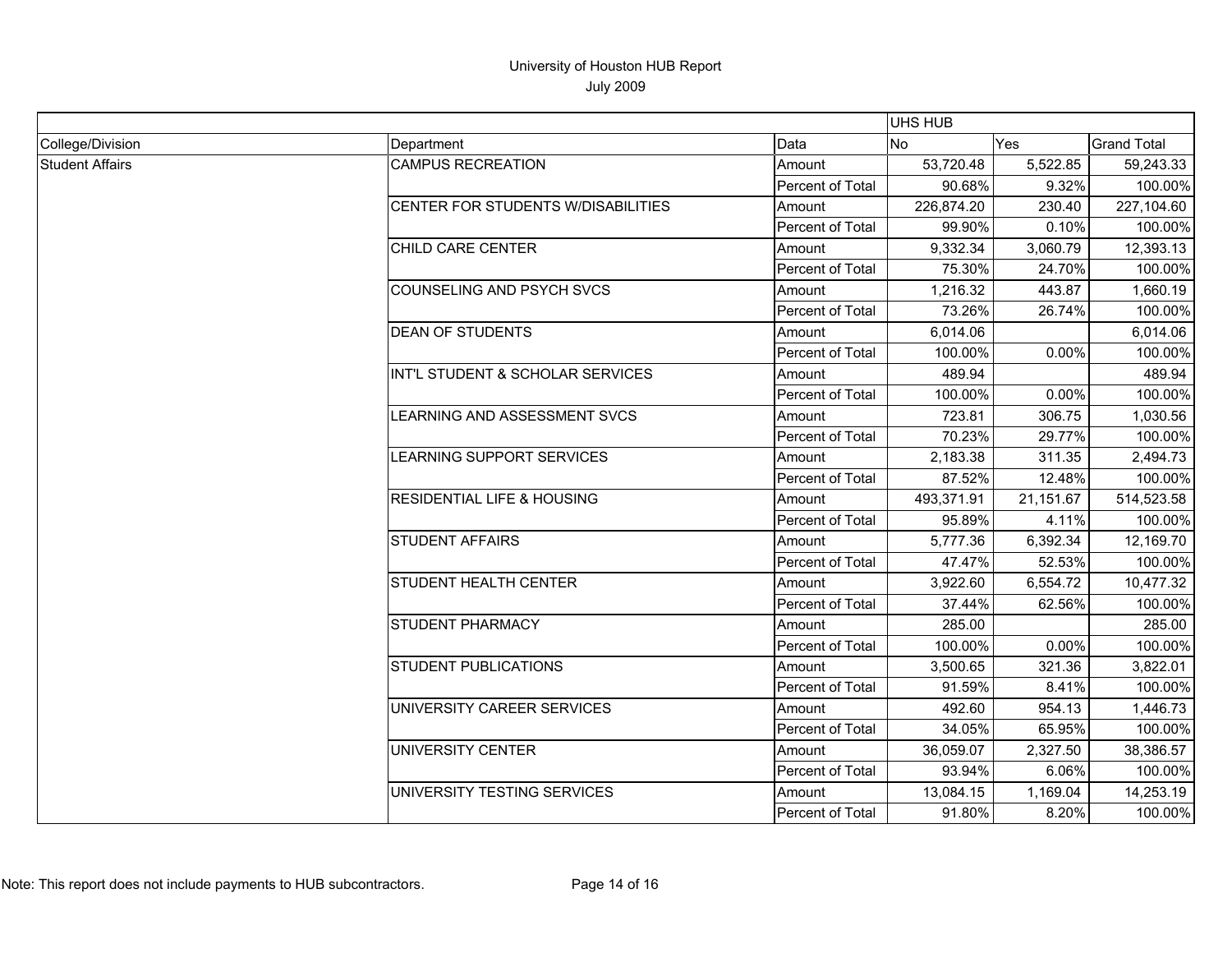|                                         |                                         |                  | <b>UHS HUB</b> |            |                    |
|-----------------------------------------|-----------------------------------------|------------------|----------------|------------|--------------------|
| College/Division                        | Department                              | Data             | <b>No</b>      | <b>Yes</b> | <b>Grand Total</b> |
| <b>Student Affairs</b>                  | <b>VETERAN SERVICES</b>                 | Amount           | 528.79         | 613.94     | 1,142.73           |
|                                         |                                         | Percent of Total | 46.27%         | 53.73%     | 100.00%            |
| <b>Student Affairs Amount</b>           |                                         | 860,337.33       | 60,727.31      | 921,064.64 |                    |
| <b>Student Affairs Percent of Total</b> |                                         |                  | 93.41%         | 6.59%      | 100.00%            |
| Technology                              | CENTER FOR APPLIED TECHNOLOGY           | Amount           | (26.00)        |            | (26.00)            |
|                                         |                                         | Percent of Total | 100.00%        | 0.00%      | 100.00%            |
|                                         | CENTER FOR FUTURE OF HEALTH             | Amount           | 327.27         |            | 327.27             |
|                                         |                                         | Percent of Total | 100.00%        | 0.00%      | 100.00%            |
|                                         | CENTER FOR LIFE SCIENCES TECH           | Amount           | 8,197.22       |            | 8,197.22           |
|                                         |                                         | Percent of Total | 100.00%        | 0.00%      | 100.00%            |
|                                         | CENTER FOR TECHNOLOGY LITERACY          | Amount           | 900.00         | 761.60     | 1,661.60           |
|                                         |                                         | Percent of Total | 54.16%         | 45.84%     | 100.00%            |
|                                         | DEAN, TECHNOLOGY                        | Amount           | 14,640.73      | 24,171.03  | 38,811.76          |
|                                         |                                         | Percent of Total | 37.72%         | 62.28%     | 100.00%            |
|                                         | <b>ENGINEERING TECHNOLOGY</b>           | Amount           | 2,415.54       | 122.03     | 2,537.57           |
|                                         |                                         | Percent of Total | 95.19%         | 4.81%      | 100.00%            |
|                                         | HUMAN DEVELOP AND CONSUMER SCI          | Amount           | 1,551.53       | 11,731.72  | 13,283.25          |
|                                         |                                         | Percent of Total | 11.68%         | 88.32%     | 100.00%            |
|                                         | <b>INFORMATION &amp; LOGISTICS TECH</b> | Amount           | 8,914.72       | 2,984.98   | 11,899.70          |
|                                         |                                         | Percent of Total | 74.92%         | 25.08%     | 100.00%            |
|                                         | <b>TMAC</b>                             | Amount           | 17,775.78      |            | 17,775.78          |
|                                         |                                         | Percent of Total | 100.00%        | 0.00%      | 100.00%            |
| <b>Technology Amount</b>                |                                         |                  | 54,696.79      | 39,771.36  | 94,468.15          |
| <b>Technology Percent of Total</b>      |                                         |                  | 57.90%         | 42.10%     | 100.00%            |
| <b>University Advancement</b>           | <b>ANNUAL GIVING</b>                    | Amount           | 44,733.42      | 10.32      | 44,743.74          |
|                                         |                                         | Percent of Total | 99.98%         | 0.02%      | 100.00%            |
|                                         | <b>CREATIVE SERVICES</b>                | Amount           | 206.12         |            | 206.12             |
|                                         |                                         | Percent of Total | 100.00%        | 0.00%      | 100.00%            |
|                                         | <b>DEVELOPMENT</b>                      | Amount           | 3,746.20       | 459.54     | 4,205.74           |
|                                         |                                         | Percent of Total | 89.07%         | 10.93%     | 100.00%            |
|                                         | DEVELOPMENT RESEARCH                    | Amount           | 90.50          |            | 90.50              |
|                                         |                                         | Percent of Total | 100.00%        | 0.00%      | 100.00%            |